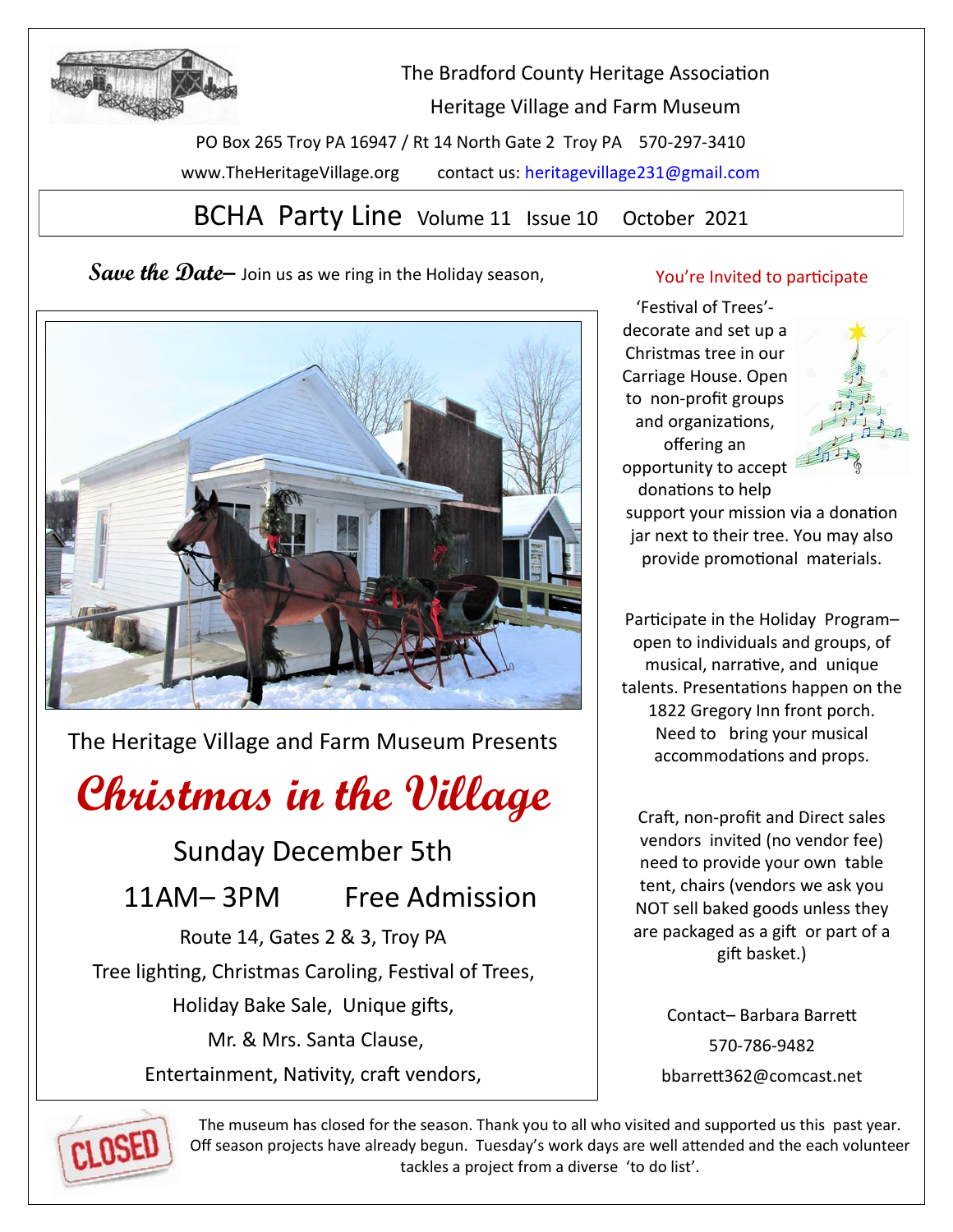# Farm Days 1866

The Heritage Village and Farm Museum are pleased to announce the educational program **'Farm Days 1866'**  will return in 2022. Please note the date change , now **Monday and Tuesday May 16 & 17,** a move to accommodate the change of the State mandated school testing dates. Open to area public, private and home schooled 4th grade students, this program is offered at no cost to the schools through Bradford County United Way, organizations and individuals. Invitations have gone out to the schools. To register your Home school group contact Barbara Barrett bbarrett362@comcast.net

### TRAIN ORDER HOOPS

For much of the twentieth century, train order poles were the most common, and certainly the most essential tools housed in any train station. As it was completely impractical for every passing train to stop for messages, the poles were a simple way to pass on orders and return messages to the station.



As a telegrapher saw a train approach his station, he would alert the dispatcher who then decided if there was a train order to be issued. If so, the telegrapher would copy the order, roll it up and clip it



to the hoop, and then run to the edge of the train platform so that men on the train could receive the orders. Telegraphers delivered these hoop-bound orders to different people at different sections of the train -- at the front, the engineer, and toward the rear, the conductor.

The hoop is a bamboo pole, made from a single piece of wood that was heated and bent around a cylindrical object. Orders were attached within this hoop and the pole was then held up to a passing train. The crewman on the passing train would stick out his arm and "catch" the hoop with his whole arm. After pulling off the order, message,

list, or waybill, the hoop was then tossed off the train and the stationmaster, or telegraph operator, would then have to trek along the track to recover the pole and, occasionally, a returned message. Standing beside the tracks and holding a bamboo hoop for a steam train was a risky and messy business. Steam trains were notorious for spraying hoop operators, and were generally dirty machines. Bamboo hoops were eventually replaced by "Y" or string hoops. This didn't really solve anything for the hoop operators, as they still had to stand and hold the "hoop" for the train. The one major difference was that only the string that closed the hoop was taken onto the train and the pole was left in the hands of the stationmaster. Today, orders are relayed to trains using modern electronic technology, and the art of passing messages with a hoop is mostly forgotten. www.nhtelephonemuseum.org



The public is invited to the next regular BCHA Board meeting Wednesday November 17, 2021 1PM at the Museum

2021 BCHA Board of Directors

President– Karen Tworsky Vice President– Helen Mickley Treasurer– Marie Seymour Secretary– Barbara Barrett Deb Lutz, Bonnie & Gary Pierce, Walt Wittie, Dale Palmer, Ralph Knapp, Deb Keppler, Mike Kelly, Terren Smith, eo Luiz, مسبوع Ralph Knapp, Deb Keppier, mune<br>Margaret Winder, Val Baker<br>Margaret Winder, Val Baker